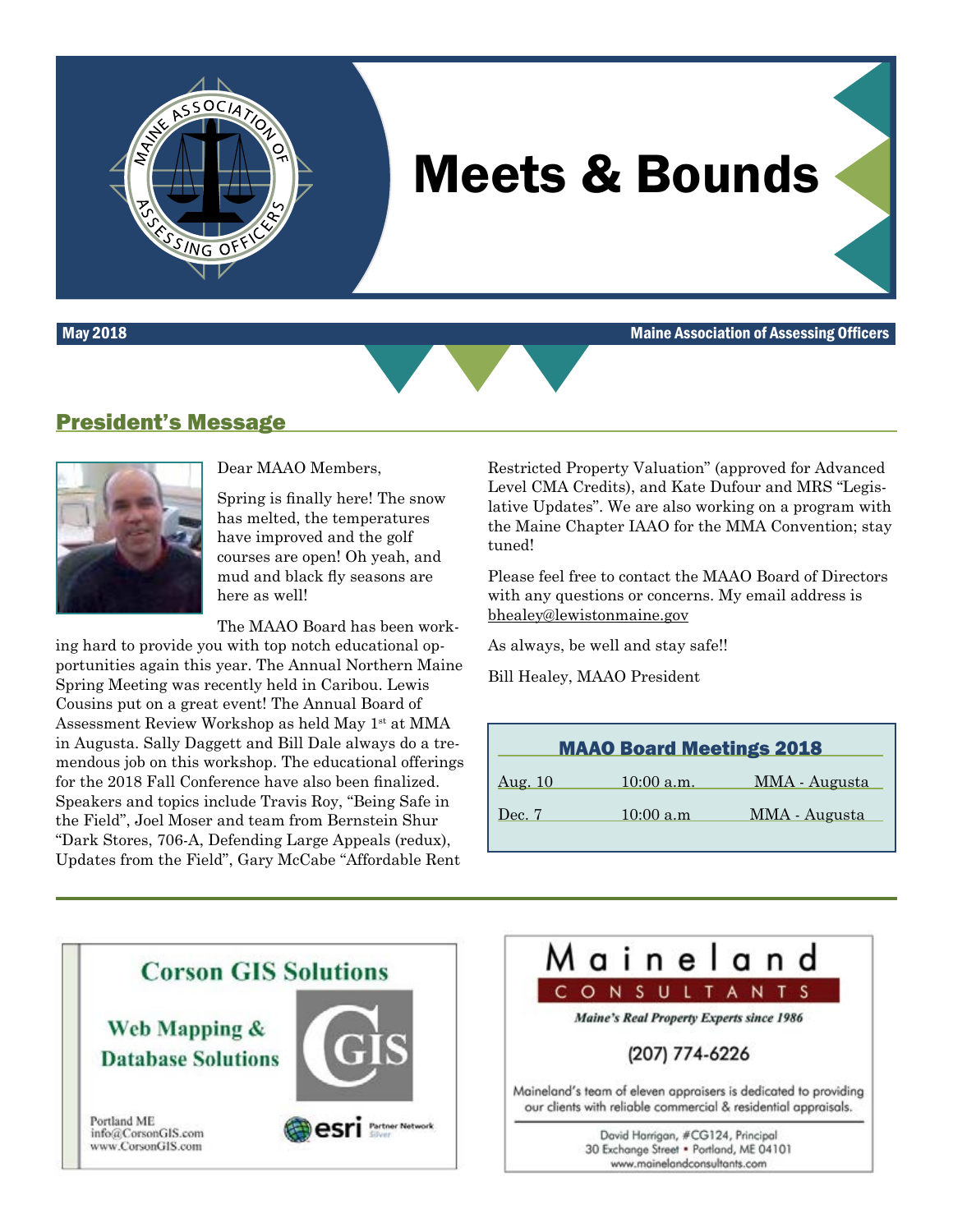#### PRESIDENT

2

William Healey, Jr, City of Lewiston Phone: 513-3122 E-mail: bhealey@lewistonmaine.gov

#### VICE PRESIDENT

Tammy Brown, Town of North Haven Phone: 867-4433 E-mail: tammybrown4139@aol.com

#### **SECRETARY**

Tammy Brown, Town of North Haven Phone: 867-4433 E-mail: tammybrown4139@aol.com

TREASURER Martine Painchaud, Town of Eliot Phone: 439-1813 E-mail: mpainchaud@eliotme.org

#### FIRST PAST PRESIDENT

Ruth Birtz, Town of Lincoln Phone: 794-3372 Fax: 794-2606 E-mail: assessor@lincolnmaine.org

#### SECOND PAST PRESIDENT

Rick Mace, Town of York Phone: 363-1005 E-mail: rmace@yorkmaine.org

#### DIRECTORS

Dan Robinson Phone: 985-2102, ext 1333 E-mail: drobinson@kennebunkmaine.us

Roger Hoy Phone: 724-7475 E-mail: mhoy5@roadrunner.com

John Wentworth, Town of Harrison Phone: 583-2241 E-mail: jwentworth@harrisonmaine.org

Martine Painchaud, Town of Eliot Phone: 439-1813

E-mail: mpainchaud@eliotme.org

Deborah Turner, Town of Harpswell Phone: 833-5771 E-mail: dturner@town.harpswell.me.us

Travis Roy, City of Old Town Phone: 827-3965 Fax: 827-3966 E-mail: troy@old-town.org

Darryl McKenney, Town of Waldoboro Phone: 832-5369 E-mail: assessor@waldoboromaine.org

Lewis Cousins, City of Presque Isle Phone: 760-2714 E-mail: lcousins@presqueisleme.us

Craig Skelton, Town of South Berwick Phone: 384-3010 Fax: 384-3303 E-mail: cskelton@sbmaine.us

#### MAAO BOARD Member Profile: Katie Haley





After being asked by John Wentworth to write up a member profile and agreeing, I panicked since I am not one to bring attention to myself. It seems that as an assessor and code enforcement officer, I should have a better ability to say no!

While becoming a tax assessor was somewhat inadvertent I have found that I quite like the work and the daily challenges. When I get home from work, my boyfriend will ask about my day; my typical response is "it was fine". Although occasionally I will start telling stories about the interactions that I have had with people or things I saw while doing an inspection.

To me the experiences are just another day; to him they are often hysterical or crazy and more deserving than my initial ho-hum response.

I started college at University of Maine at Orono in the Parks, Recreation and Tourism program, primarily because it sounded fun. Within 2 years I transferred to University of Maine at Farmington, primarily so I could ski at Sugarloaf 4 days a week. I ended up

with a dual major in Environmental Policy and Geography and lots of time skiing under my belt.

I worked as a concrete, soils, and asphalt technician for the first few years out of college. I realized that despite the fact that I loved being outdoors every day, I needed to stop chasing concrete mixers around for a living. I then found a job as a planner at an engineering/landscape architecture company. In an effort to find employment more local to Fryeburg, I began applying for Code Enforcement positions and stumbled into the Fryeburg CEO position. Fast forward a couple of years to when my Town Manager called me into her office and gave me two options; I could become a part-time CEO or I would agree to also become the assessor. Since working just part time was not an option, I have been the Assessors Agent in Fryeburg for approximately 4 years now and the CEO for 9.

My free time is spent rock climbing, hiking, motorcycling, skiing, or planning my next vacation to do any one of those activities. I am fortunate to work and live in the midst of the mountains and lakes. I can leave work in the afternoon and get a climb in at Cathedral Ledge in New Hampshire or can hike up Pleasant Mountain in Bridgton. I can ski at Shawnee Peak for a few hours in the morning and still get a few hours of work in. So while being an assessor was not initially my life's ambition, it is working out pretty good for me!

I want to thank all of the other assessors that have taken the time over the past few years to provide me with guidance and assistance as I have learned this position.  $\blacktriangle$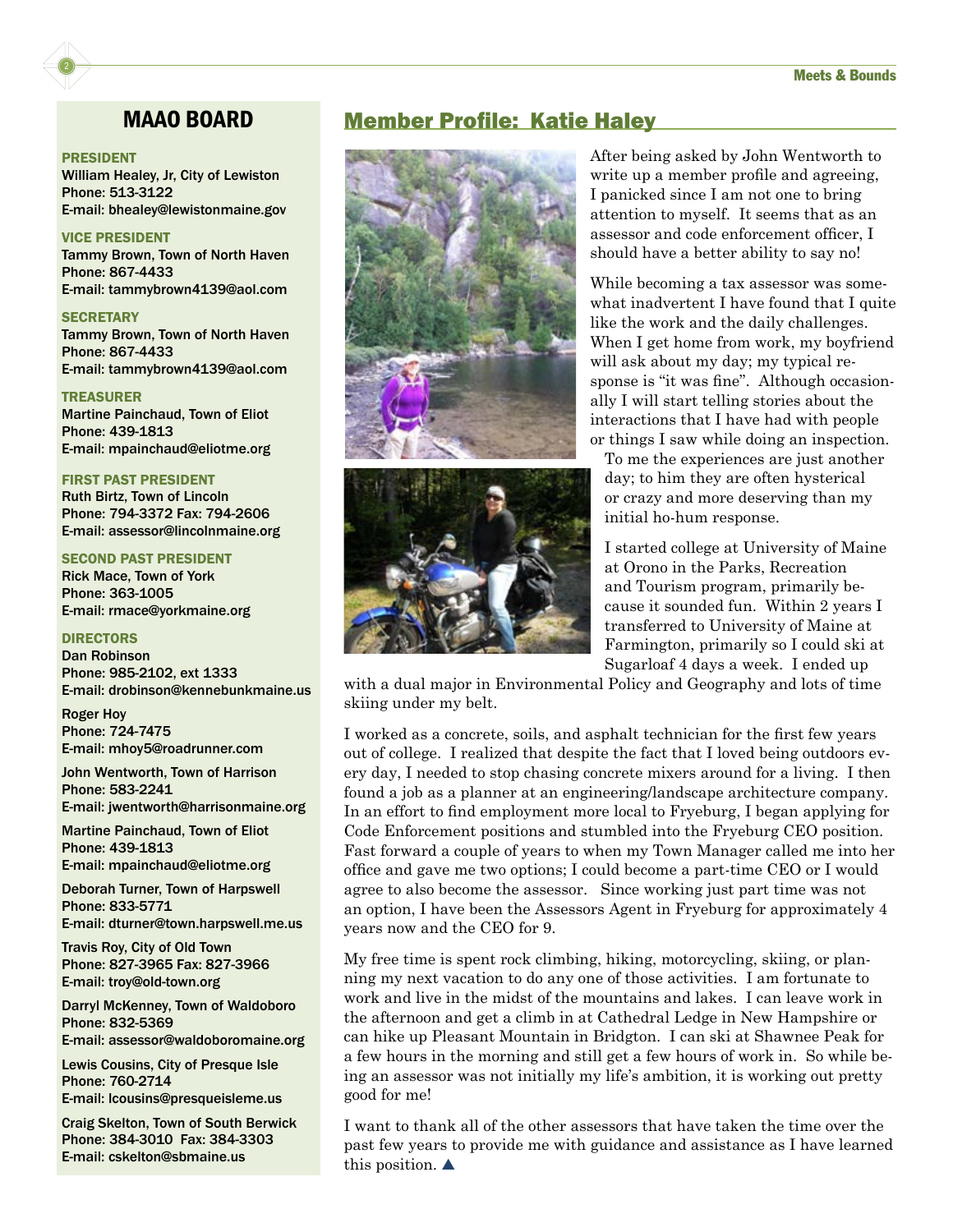### Assessors to Launch Food Drive **Campaign**

The scuttle-but around the water cooler these days has been about the Thanks For Giving food drive that we hope assessors will become involved with statewide. Joe Merry, Jim Thomas, Kerry Leichtman and Craig Skelton are promoting the idea first started by Gina Merry, Assessor in the Town of Lyman, to help their local food pantry. Gina was the assessor there from 2007 until she lost her battle with cancer in 2016.

First held on Election Tuesday in November of 2012, the food drive has grown and residents are now speaking proudly of their community's involvement with the effort. During my interview with Joe, he expressed his belief that his wife's idea was just too good not to take beyond the Lyman Town Line!

The plan is to seek donations of non-perishable food items and cash for local pantries but we believe the motto "Get your CAN to the polls "will have a twofold benefit to communities. Joe has duplicated Gina's poster and we hope to come up with a little funding to print and laminate posters and other materials to get the "can" rolling so to speak! The idea is to provide materials that will make the "Thanks for Giving" theme more recognizable and easy to promote.

We will be asking assessors to start a conversation with their local Town/City Clerk and also network with their local or regional food banks to outline the idea. A more detailed outline and materials will be made available in the coming months to those who are interested in getting involved.

This will be a huge positive in the Public Relations department for Assessors Joe says.



## Get your **CAN** to the polls!

Assessing Departments across the State are holding **"Thanks for Giving"** food drives to benefit local food pantries.



Bring non-perishable food items and/or cash donations to the polls on **Election Tuesday** in November or during absentee voting. Every dollar raised equals three dollars to the pantry.





H. Randolph Glennon, III, CRE, MAI, MBA President Two Monument Square, Portland, Maine 04101 (207) 772-1112 · Fax (207) 772-0829 Web site: www.easternac.com · Email: rglennon@easternac.com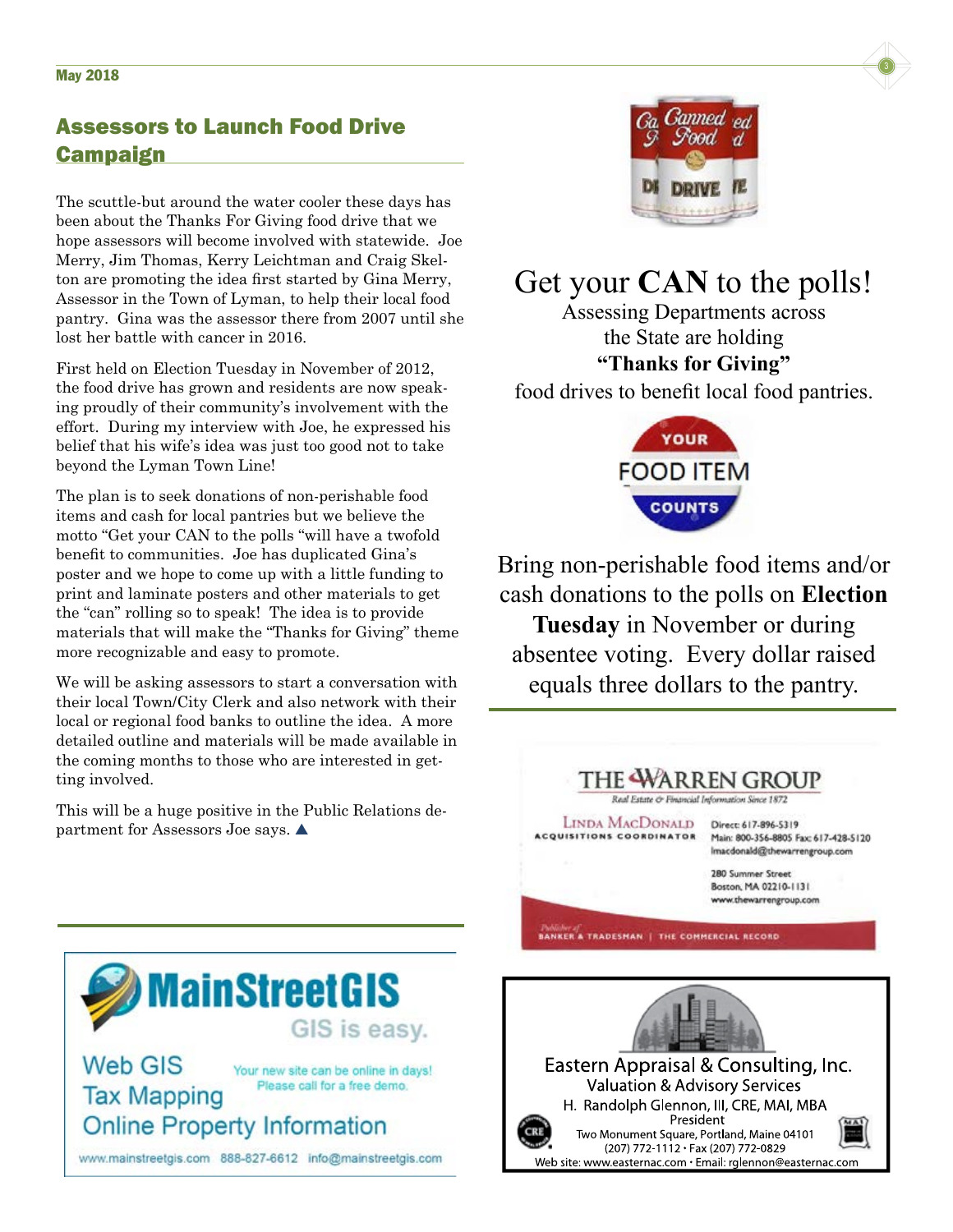#### Meet Gina Geary Merry



Although Gina is no longer with us, we thought it important to introduce you to the person who started the Thanks for Giving Food Drive first held on Election Tuesday in November 2012.

Gina was the assessor in Lyman and served there from 2007 until she lost her battle with cancer I 2016. She met her husband Joe on their first day of college in 1977. From that moment on,

they were rarely apart and soon became soul mates. Married in 1983, Gina's sense of humor was clearly evident when instead of a traditional wedding vow of "I do," Gina shouted a resounding "You Betcha!"

No matter the circumstance, Gina greeted each day with a beaming smile and a cheerfully sung "good morning." Which is something Joe confides he misses the most. Gina was a voracious reader and especially enjoyed early morning walks, time spent at the beach and gardening. She was a fantastic cook and a joy to share meals with.

Gina was competitive and a true sports fan. She loved participating in sports as well as cheering on her favorite players and teams. March Madness was a particular favorite. Thanksgivings spent around family, food and football were her most cherished memories.

Professionally, Gina achieved her designated Real Estate Broker's license, Certified Appraisal license and was part owner of Merriland Appraisal Service. She continued on to obtain her CMA. She served as the Town of Lyman's tax assessor for eight years and loved her work so much; she would fight her way into the office on days it appeared she was too ill to move. Believe it or not, she even worked from her hospital room during an extended stay.

Gina didn't require much because she felt she had everything. She believed deeply in giving back and served on a number of boards giving of her time often. For two years in a row, she was a top fundraiser at Mary's Walk in Saco. She helped start Lyman's annual food drive which he husband Joe is now taking on the road statewide.

Gina is sadly missed by her husband, family and countless folks in the assessing and appraisal field that knew her. The Town of Lyman dedicated their 2015 Annual Report to her and continues to hold the annual food drive in her honor.

You will be hearing more about the Thanks for Giving food drive in the coming months as we hope you will join Joe Merry and the assessing community in expansion of the food drive in which we hope we all can "Get your CAN to the polls." $\blacktriangle$ 

#### MAAO Secretaries Report

▲ By Tammy L. Brown

Peepers are peeping, trees and flowers are beginning to boom, spring must have finally arrived, with all that comes a busy season in our assessing offices.

The MAAO Board met on May 4, 2018, at MMA in Augusta. Board members reported on tasks within their committees that they have been working on. As a follow up to last year's ethics course, MAAO has been working on some updates to its By Laws. These changes come from conversations with **Clifton F. Guthrie, who taught** the Ethic Course at MAAO's Fall Conference last year. He had some suggestions on how we could change some of the language in our By Laws to represent a more positive document. You can expect to see that draft arrive to your inboxes the next few weeks. We intend to vote on the amendments at our MAAO Annual Fall Conference in September.

Speaking of the MAAO Fall Conference, Bill has done a great job lining up speakers and topics for this year's conference. I know he spoke about the conference line up in his presidents message. We are excited to be able to offer a course that can be considered for the advanced assessor training.

We are also accepting nominations for the 2018 Assessor of the Year Award. If you know of a deserving Assessor who goes above and beyond in their daily work in the Assessing profession and community, please consider nominating them for this award. If you have made a nomination in the past and would like that person to be considered for this year's award please contact Rick Mace at [rmace@yorkmaine.org](mailto:rmace@yorkmaine.org). The applications for scholarship and Assessor of the Year can be found within this newsletter.

The next scheduled board meeting is August 3rd at 10:00 at MMA in Augusta. If you have anything you would like to share or have the board take up, please contact any board member and they will be happy to assist you.  $\triangle$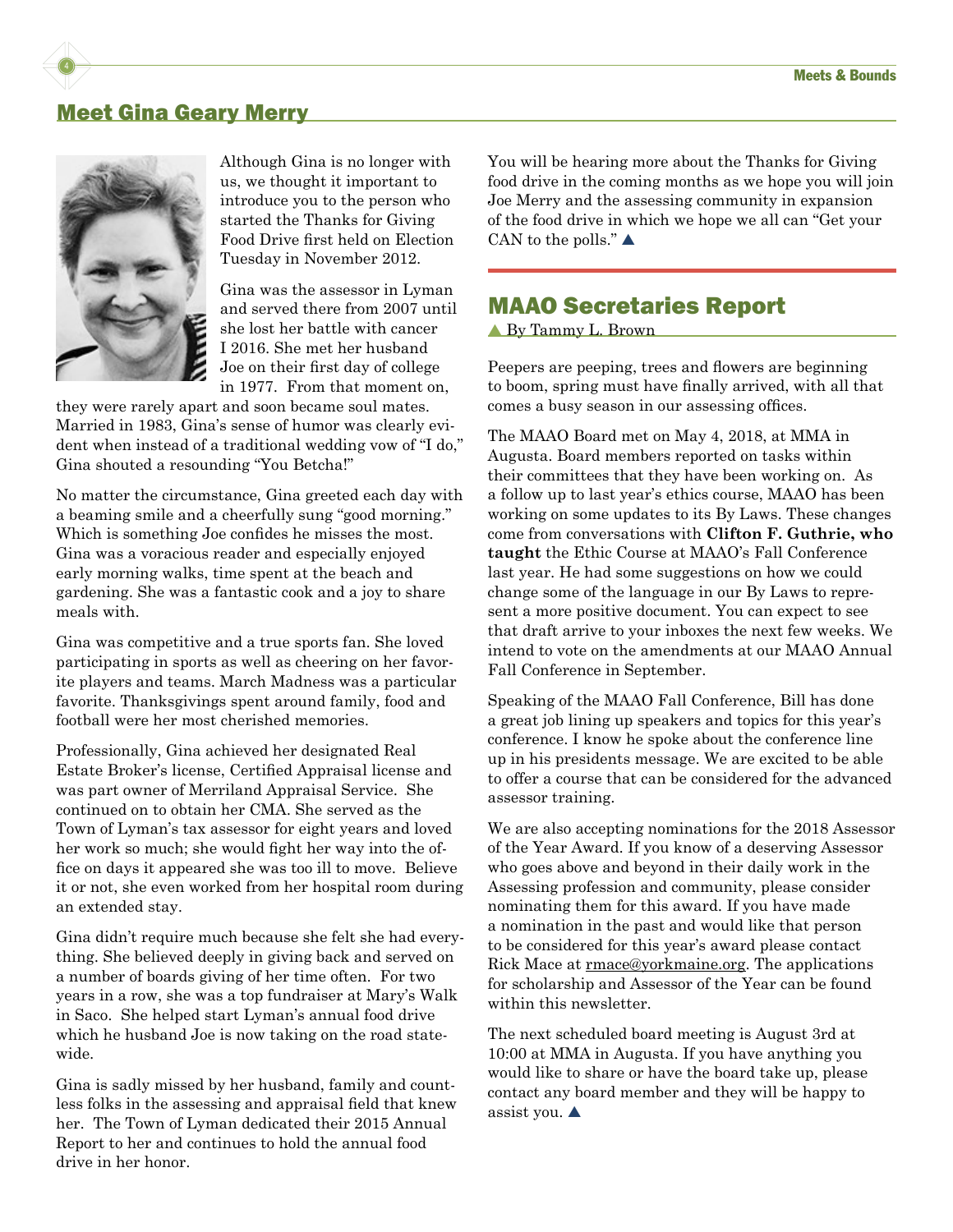### MAAO Northern Maine Activity

The annual Northern Maine MAAO Spring Workshop was held on April 20, 2018 at Northern Maine Development Commission in Caribou. The 22 attendees were all CMA's or in training to become a CMA.

Presentations included a review of the Petrin V Scarborough case and decision as it currently stands by Presque Isle Attorney Alan Harding. Attorney Harding did impress upon those in attendance that each deeded parcel needs to carry a value that would fairly represent just value for the lot described. Lots can be combined but it must be by deed in order to treat the additional area as anything other than a base lot.

In the absence of the second scheduled speaker Lewis Cousins gave a live demonstration on the smartboard of the Presque Isle website and CAI GIS capabilities along with a demonstration of the new search and print functions of the Aroostook County Registry of Deeds (south).

After the soup and sandwich lunch from Cindy's Sub



Attorney Harding presenting Petrin vs Town of Scarbough.



Attendees of the Norther Maine Spring workshop.

Shop, Maine Revenue Service's Steven "Joe" Salley gave a power point presentation the changes to the BETE Law and their impact on assessors. The divide between retail and service was discussed in great detail. The importance of using the two steps to determine if a location is considered retail was made clear. First, the customer has to be physically present for the purpose of purchasing a tangible item, and second and equally important is that the tangible item has been purchased at a retail sales facility. All service providers from Dr. Offices to

Finishing off the day was Maine Revenue Service's Laurie Thomas with a Power Point presentation on the electronic RETT web offering available to municipalities. Any municipality may now access or search their RETT documents much faster than before through this service. There was also a discussion of completing the Municipal Valuation Return on-line.

MAAO would like to say Thank You to all the professionals who found the time and had the interest to attend or make presentations for the Northern Maine Assessors. The Board continually strives to provide quality educational opportunities to all assessors. Also, special thanks to Northern Maine Development Commission who provides their conference room and "Smart Board System" free of charge to the municipalities.

Respectfully, Lewis Cousins



**Once again we would like to remind you that MAAO is able to offer scholarships towards any accredited assessors courses.**

**If you would like to apply please fill out the application for scholarship and send to:**

> *Maine Association of Assessing Officers C/O Maine Municipal Association 60 Community Drive, Augusta, ME 04330*

*or email to rmace@yorkmaine.org.*

**The deadline is 60 days prior to the event you intend to use the scholarship for.**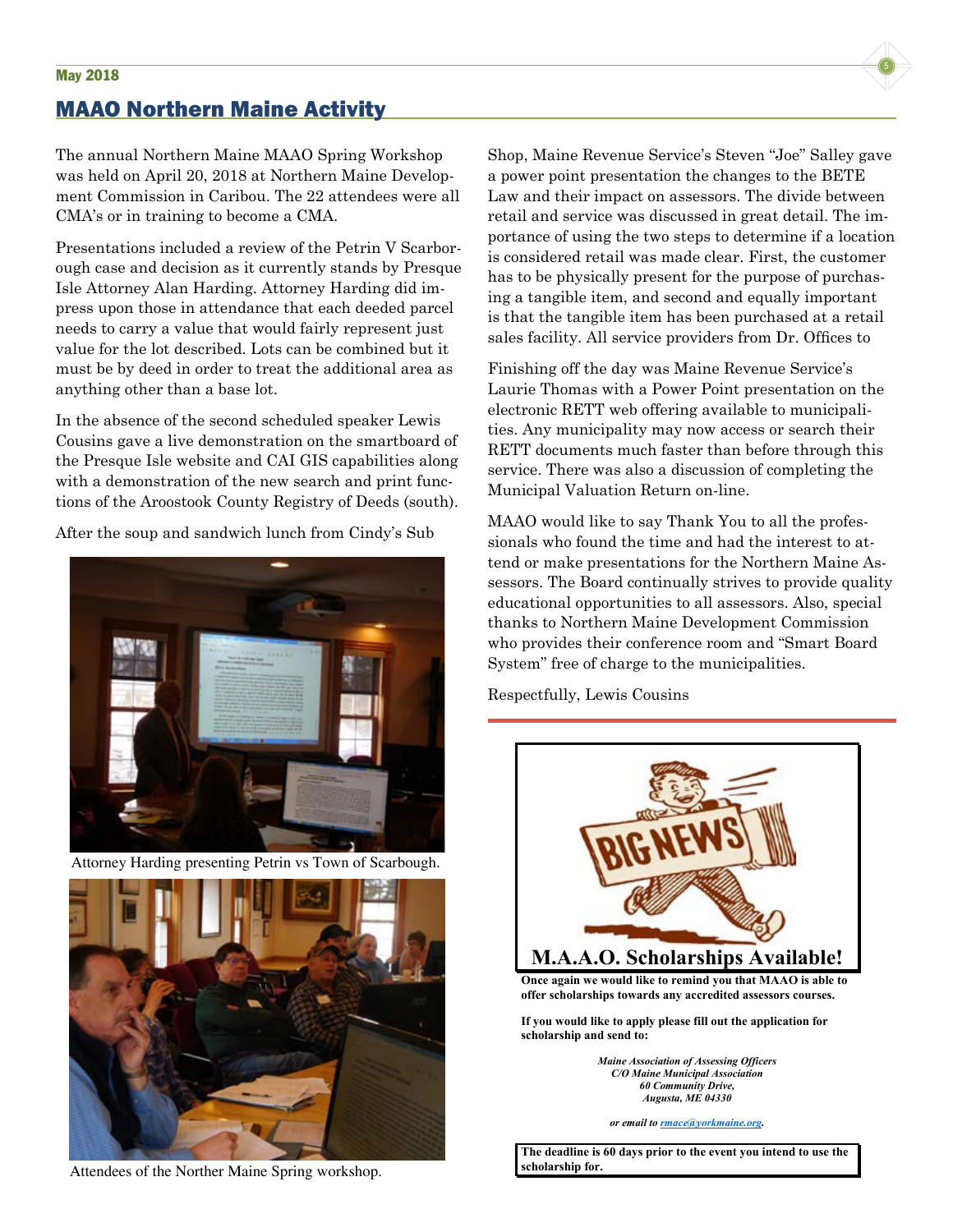

## **MAINE ASSOCIATION OF ASSESSING OFFICERS**

### **ASSESSOR OF THE YEAR AWARD**

### **The Award**

The Assessor of the Year Award is sponsored annually by the Maine Association of Assessing Officers Association (MAAO) to recognize professional and dedicated service by an Assessor to his/her profession and community.

### **Nominating Process/Presentation of Award:**

- 1) The selection committee shall be appointed by the MAAO Board of Directors. It may consist of the following:
- The Chair of the Awards and Scholarship Committee, the Awards and Scholarship Committee members and the MAAO Executive Board members.
- Immediate past recipient of the Assessor of the Year award.

2) The Committee shall solicit nominations from MMA members and affiliates. **Deadline for nominations to be submitted will be July 10, 2018.** Nominations will be submitted on the official MAAO Assessor of the Year Nomination Form.

3) The Committee shall not disclose the name of the recipient before the Awards Ceremony.

4) The Award will be given during the MAAO Fall Conference Annual meeting in September.

### **Criteria:**

Nominees for this award shall meet the following criteria:

- 1) Nominee must hold the title of Assessor for his/her municipality, and be a current CMA.
- 2) Nominee provides service and contribution beyond just that of the municipality in which he/she serves by active participation in various Assessing organizations.
- 3) Quality and consistency of work product
- 4) Nominee is recognized as an Assessor who displays characteristics of integrity and leadership.
- 5) Nominee shall have at least three years experience as an Assessor.
- 6) Nominee is not eligible if they have been a previous recipient of the Assessor of the Year Award.

### **Additional Information**

For additional information, please contact Joan Kiszely at MMA at 1-800-452-8786 or in the Augusta area at 623-8428.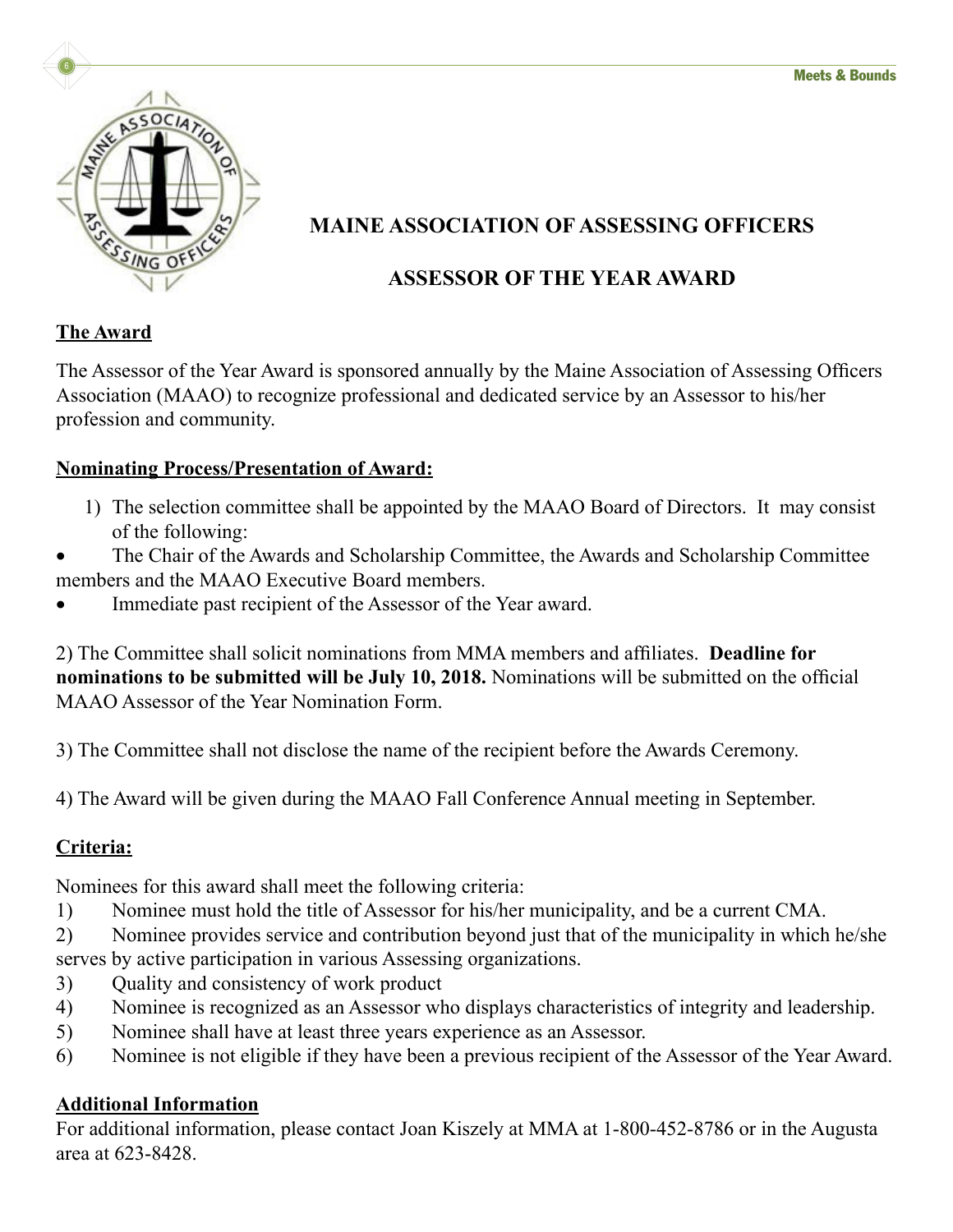

#### **MAINE ASSOCIATION OF ASSESSING OFFICERS 2018 ASSESSOR OF THE YEAR AWARD NOMINATION**

| Nominee's Name: 1988                                                                                                                                                                                                                           |  |
|------------------------------------------------------------------------------------------------------------------------------------------------------------------------------------------------------------------------------------------------|--|
|                                                                                                                                                                                                                                                |  |
|                                                                                                                                                                                                                                                |  |
| Nominee's Position:                                                                                                                                                                                                                            |  |
|                                                                                                                                                                                                                                                |  |
| Date or Year Nominee began work as an Assessor<br>(Must have served as an Assessor for at<br>least 3 years)                                                                                                                                    |  |
| Please answer questions below and attach additional sheets if necessary.                                                                                                                                                                       |  |
| 1. Please provide examples of the Nominee's leadership, service, and contribution to the Assessor's profession. List any participation<br>in or awards given that were associated with any State, New England, or International organizations. |  |
|                                                                                                                                                                                                                                                |  |

- 2. Please provide examples of the Nominee's dedication toward the community they serve and describe their efforts to promote the cause of good local government.
- 3. Please give a brief synopsis on the quality and consistency of work product.

Please attach all supporting documentation (newspaper articles, letters, letters of recommendation, resume, etc.) with this nomination form and submit to:

> **MAAO - Assessor of the Year Award** C/O MMA, 60 Community Drive Augusta, ME 04330. Deadline is July 10, 2018.

Nomination submitted by: \_\_\_\_\_\_\_\_\_\_\_\_\_\_\_\_\_\_\_\_\_\_\_\_\_\_\_\_\_\_\_\_\_\_\_\_\_ \_\_

Title:\_\_\_\_\_\_\_\_\_\_\_\_\_\_\_\_\_\_\_\_\_\_\_\_\_\_\_\_\_\_\_\_\_\_\_\_\_\_\_\_\_\_\_\_\_\_\_\_\_\_\_\_\_\_\_\_\_\_\_\_\_\_\_\_\_\_\_

Mailing Address:\_\_\_\_\_\_\_\_\_\_\_\_\_\_\_\_\_\_\_\_\_\_\_\_\_\_\_\_\_\_\_\_\_\_\_\_\_\_\_\_\_\_\_\_\_\_\_\_\_\_\_\_\_\_\_\_\_\_